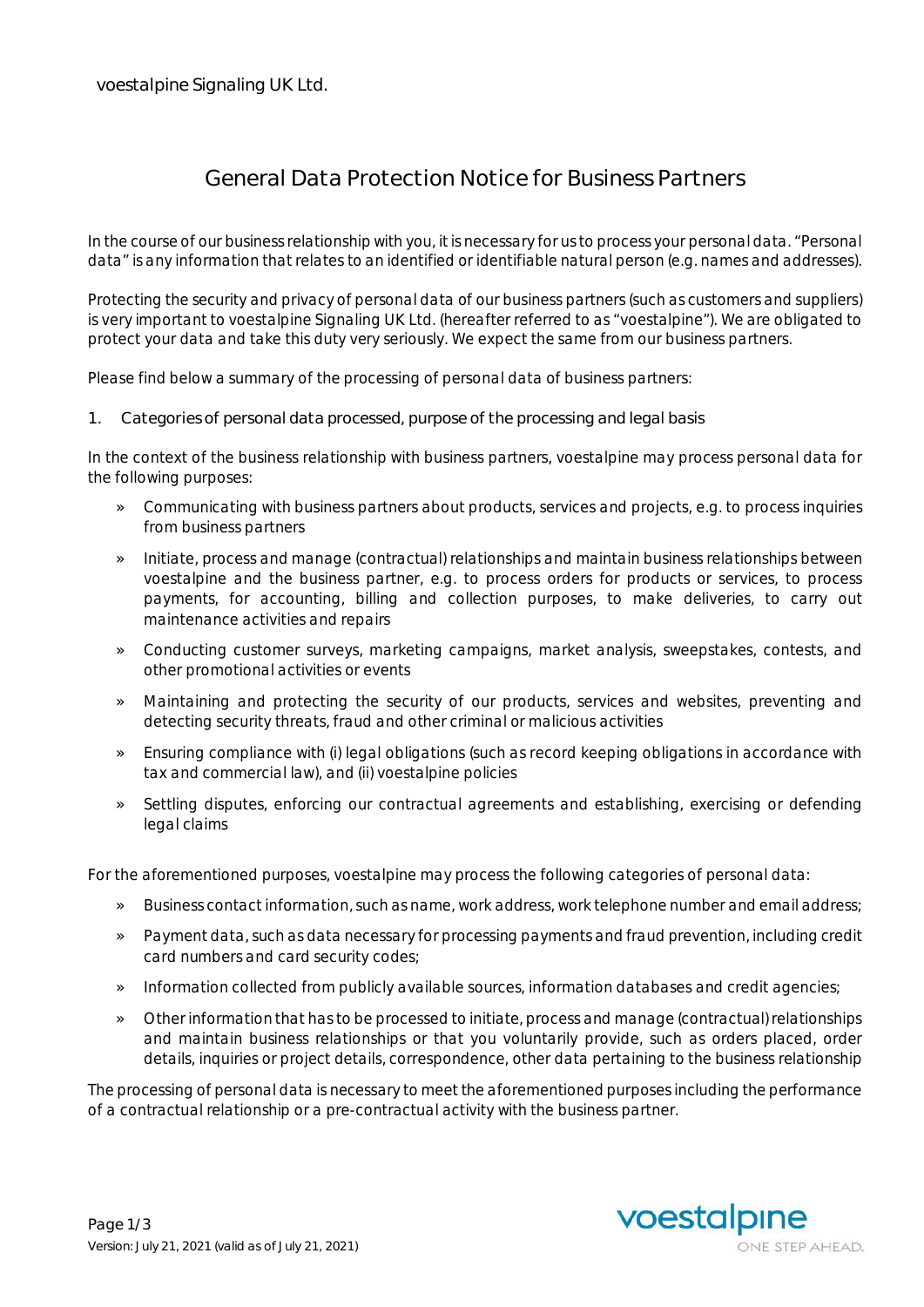Unless indicated otherwise, the legal basis for the processing of personal data is Article 6 (1) (a) (if consent has been given) or Article 6 (1) (b) or (f) of the General Data Protection Regulation (GDPR).

- » processing is necessary for the performance of a contract to which the data subject is party or for precontractual measures;
- » processing is necessary for the purposes of the legitimate interests pursued by the controller or by a third party;

If aforementioned personal data is not provided or is insufficient or if voestalpine cannot collect the respective personal data the purposes described may not be met or the received inquiry/inquiries could not be processed. Note that this would not be considered failure to fulfill our obligations under a contract.

**2. Transfer and disclosure of personal data**

If legally permitted to do so, voestalpine may transfer personal data to other voestalpine Group companies (www.voestalpine.com/locations) or courts, authorities, attorneys, or other business partners (for example shipping and logistics partners for executing and processing orders).

Furthermore voestalpine engages processors (service providers) to process personal data (within the scope of an IT support contract, for example). These processors are contractually bound to act in compliance with applicable data protection regulations.

Recipients of personal data may be located in countries outside of the European Union ("third countries"), in which applicable laws do not offer the same level of data protection as the laws of the respective individual's home country. In this case, according to the legal requirements personal data is only transferred if the European Commission has adopted an adequacy decision for the third country, if adequate safeguards have been agreed (e.g. EU Standard Contractual Clauses were concluded), the recipient participates in an approved certification system, binding corporate rules are implemented in accordance with Art. 47 of the General Data Protection Regulation or there is a derogation for specific situations in accordance with Art. 49 of the General Data Protection Regulation (e.g. because you explicitly consented to the proposed transfer, after having been informed of the possible risks of such transfers for the data subject due to the absence of an adequacy decision and appropriate safeguards). Further information and a copy of the implemented measures can be obtained from the contact listed under 6.

**3. Retention periods**

Unless explicitly indicated otherwise at the time of the collection of your personal data (e.g. in a declaration of consent), your personal data will be erased if the retention of the personal data is no longer necessary to fulfill the purposes for which they were collected and if no statutory retention obligations (such as tax or commercial law) or establishment, exercise or defence of legal claims require us to further retain the data.